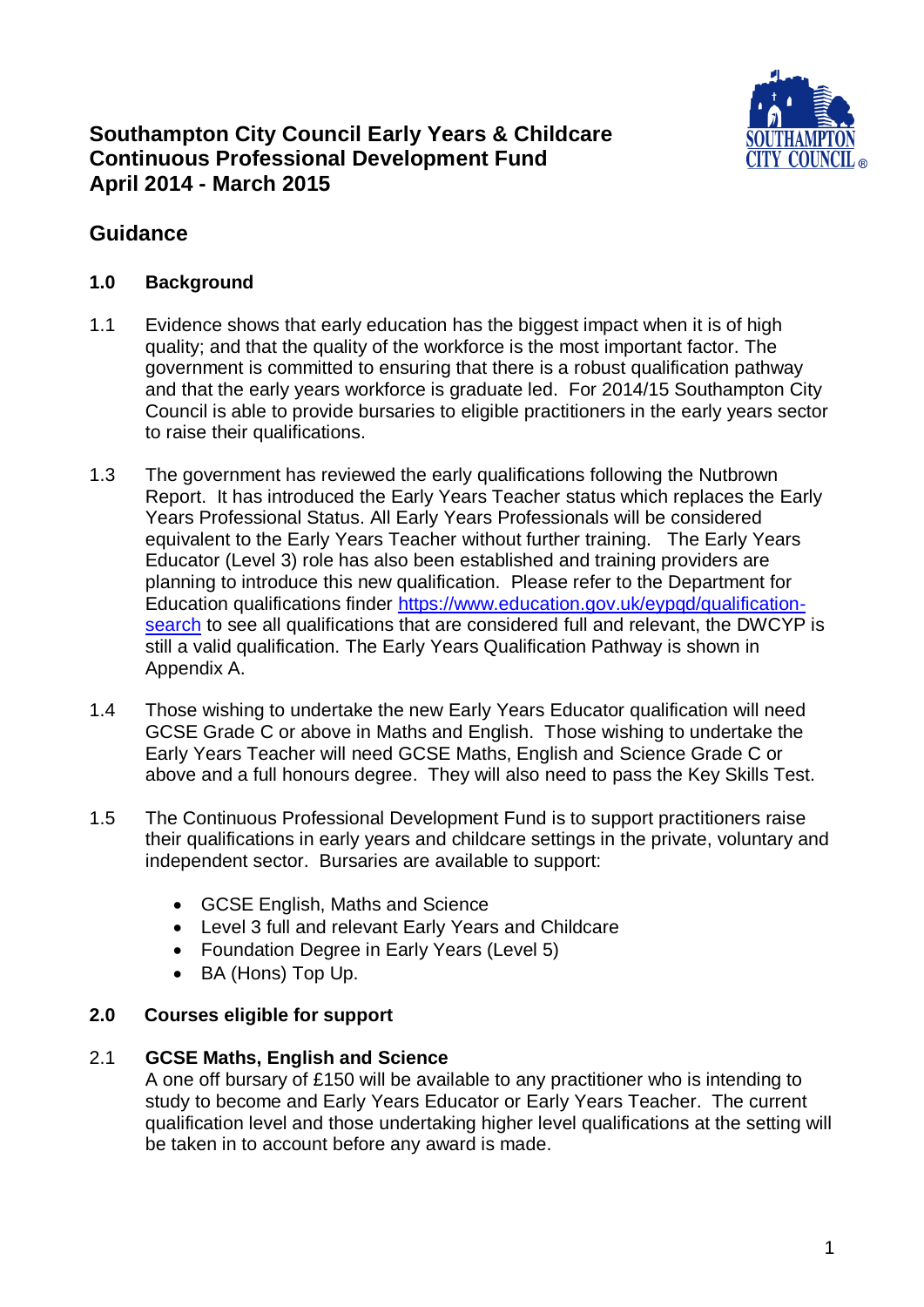### 2.2 **Level 3**

- Diploma in Working with Children and Young People (one or two year course) 75% course fee up to a maximum of £850 per year. Priority will be given to practitioners in settings that have less than 50% staff qualified to Level 3, and to registered childminders currently caring for children.
- Level 3 Play work where the qualification is needed to meet or maintain an Ofsted registration.
- Level 3 Early Years Educator

### 2.3 **Level 5 Foundation Degree in Early Years.**

80% course fee up to a maximum of £2000. For applications from new starters, the current qualification level and those undertaking higher level qualifications at the setting will be taken in to account before any award is made.

### 2.4 **BA (Hons) Top Up**

80% course fee up to a maximum of £2000. This is to support practitioners who have attained the FDA/Early Years and wish to top up to a full honours degree. Priority will be given to those who have gained Maths and English GCSE Grade A\*  $-C.$ 

### 3 **Workforce priorities:**

Funding will allocated against the following priorities:

- To support practitioners in settings delivering the Early Years Foundation Stage and in receipt of Nursery Education Funding to gain a full and relevant Level 3 qualification.
- To support the development of a graduate led workforce in settings delivering the Early Years Foundation Stage and in receipt of Nursery Education Funding.
- To maintain Ofsted registration requirements.
- To maintain those people already undertaking an eligible course where possible.

### 4 **Eligibility criteria:**

The following practitioners are eligible to apply for support towards qualification training:

- Early Years and childcare practitioners in the private, voluntary and independent sector and
- Working in Southampton in:
	- o early years settings in receipt of Nursery Education Funding
	- o out of school and holiday childcare settings
	- o Registered childminders
	- o Ofsted registered home based childcarers

### **5.0 Application Process**

- 5.1 The application form must be submitted by the setting with all the necessary signatures. The setting's Workforce Development Plan must be included.
- 5.2 All applications received will be acknowledged within 21 days of our receipt. Please contact us if you do not receive this acknowledgement.
- 5.3 It is suggested that you make a copy of your application for your records.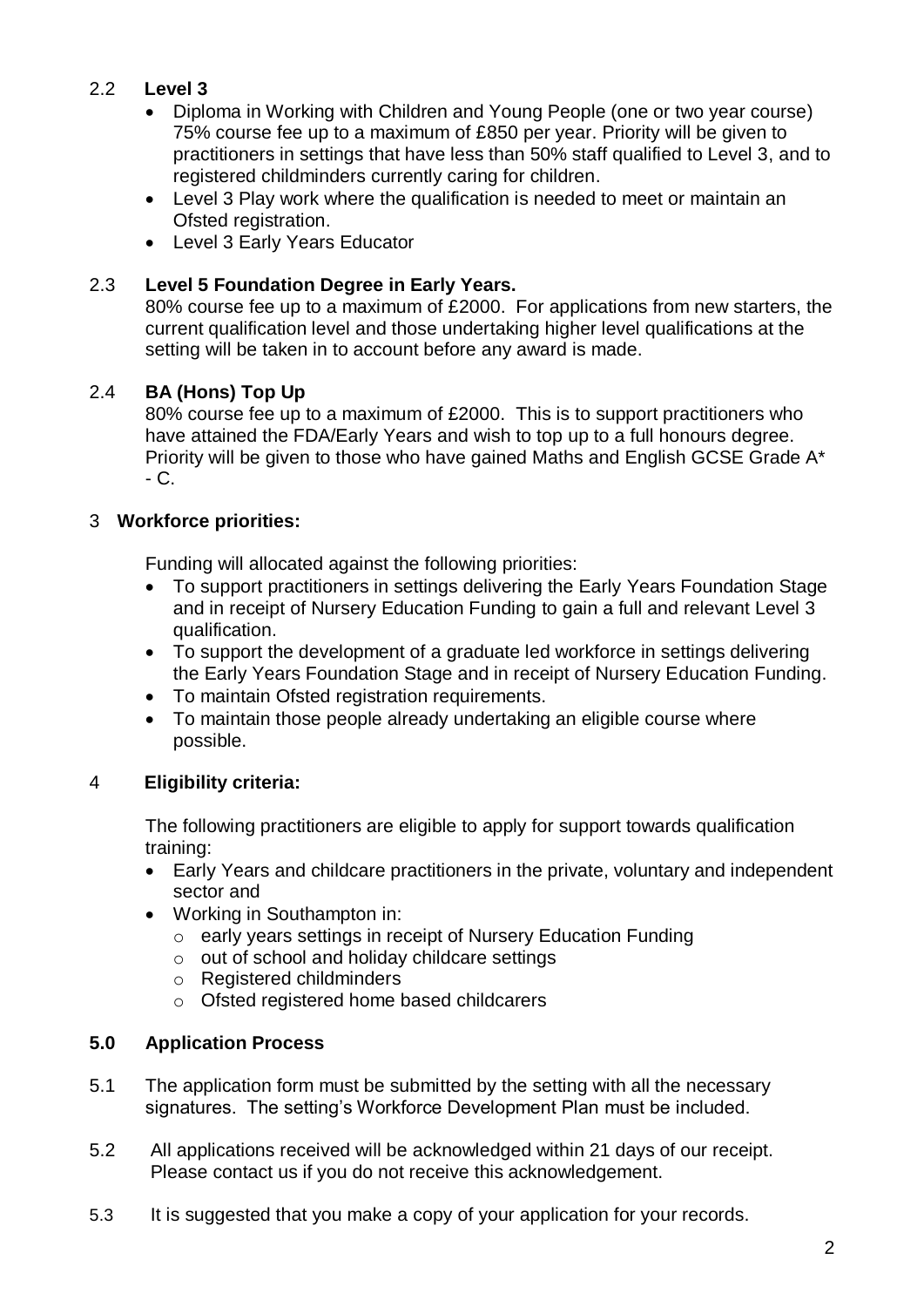#### **6.0 Additional Information**

- 6.1 All courses must start between 1 April 2014 31 March 2015.
- 6.2 Late applications will only be considered if received within 6 weeks of the course start date. You will need to provide original receipts if claiming costs you have already paid.
- 6.3 Funding of courses should not be assumed, you will be informed of the decision. All awards are dependant on funding being available.
- 6.4 Awards are allocated on a first come, first served basis and awarded against the stated priorities in 3.0. Priority will be given to those settings where it has been identified that the number and level of qualified staff needs to increase.
- 6.5 The setting Manager/Lead Practitioner and student are required to sign and return the Learner Agreement with the application before a payment is made.
- 6.6 If the application is successful, the award is payable to the setting/childminder who is responsible for ensuring it is spent according to the application.
- 6.7 Applicants or settings must be able to fund the difference between any award and the course fees charged by the learning organisation.
- 6.8 Settings must inform Southampton City Council if the student withdraws from the course or leaves the setting/childminding. Southampton City Council reserves the right to claim back the funding.
- 6.9 Settings will need to provide monitoring information on request by Southampton City Council and should retain all evidence of expenditure.
- 6.10 Any award is for 2014/15 only. Further awards to support learning and development beyond March 2015 should not be assumed.
- 6.11 Applicants are being asked if they have received a bursary in the past. This does not mean further applications will not be considered as this fund is to support continuous professional development.
- 6.12 Settings or the practitioner are responsible for any fees/costs not covered by this award.
- 6.13 Southampton City Council employees should not complete this form; any application for qualification training should be made through the Southampton City Council training request form, available on the intranet.

Please return application forms to: **Southampton City Council,** Inspire, Civic Centre, Southampton, SO14 7LY

If you have any enquiries, please contact us on **023 8083 3781** or by email:inspire@southampton.gov.uk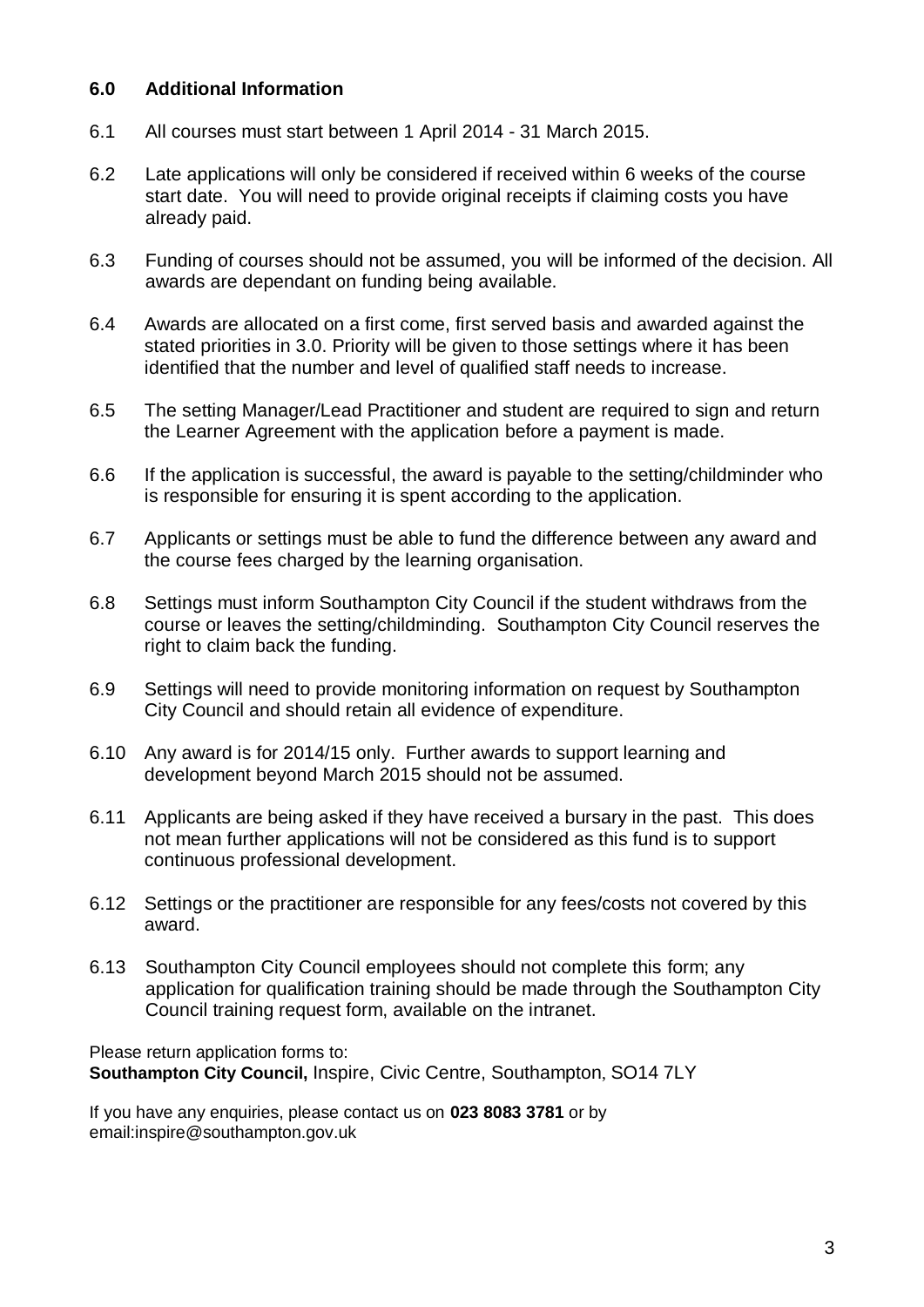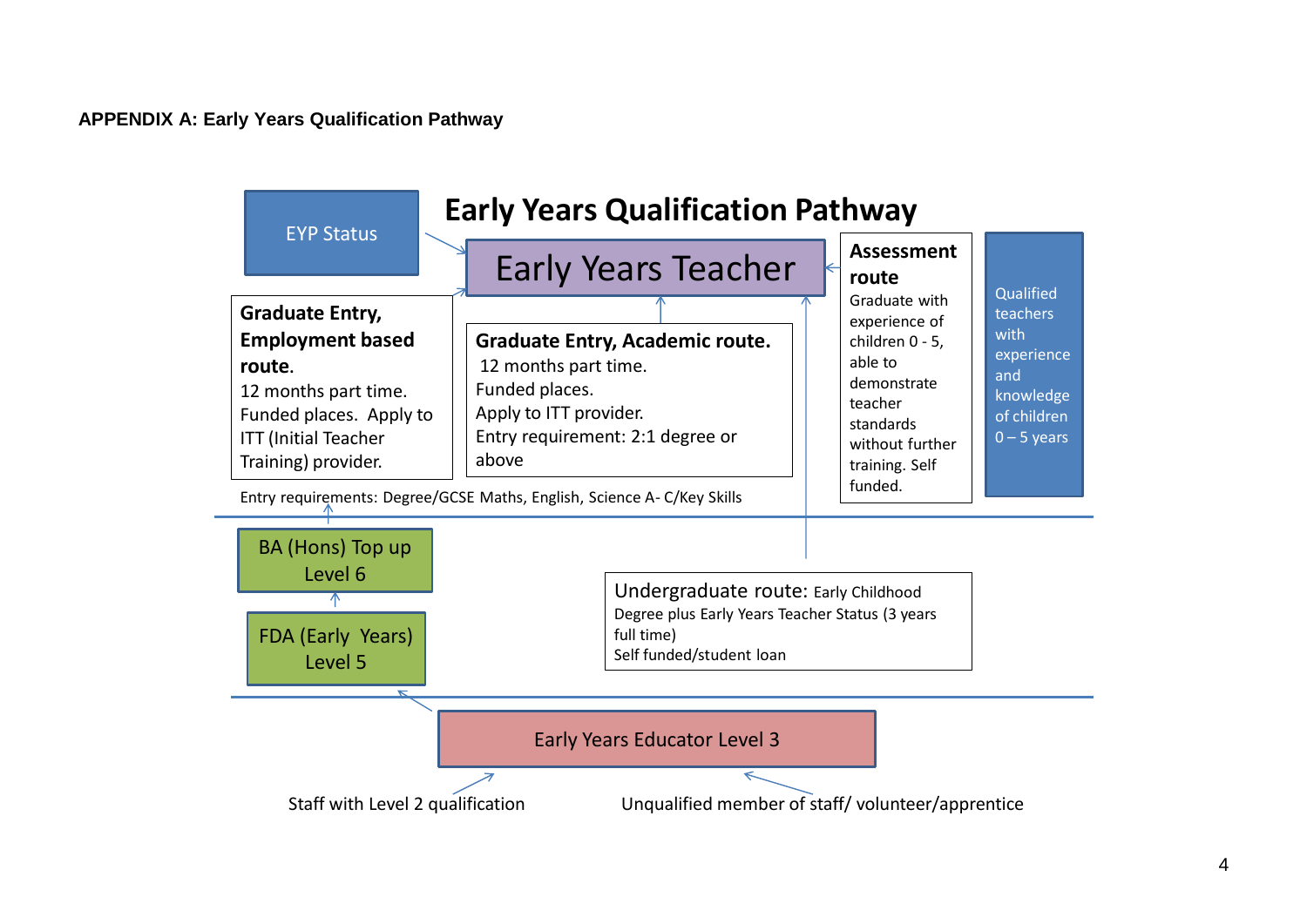## **Early Years & Childcare Continuous Professional Development Fund Application Form 2014/15**



## **Section 1 is about the practitioner wishing to undertake a qualification**

|                                                | Name of student/applicant                    |                       | Telephone     | Home:                                 |
|------------------------------------------------|----------------------------------------------|-----------------------|---------------|---------------------------------------|
| wishing to undertake a                         |                                              |                       | contact       |                                       |
| course                                         |                                              |                       | details       | Mobile:                               |
|                                                |                                              |                       | Date of Birth |                                       |
| Email address                                  |                                              |                       |               |                                       |
|                                                | Current job title                            |                       |               |                                       |
|                                                | Current highest level relevant qualification |                       |               |                                       |
|                                                | English qualification (level and grade)      |                       |               | Maths qualification (level and grade) |
|                                                |                                              |                       |               |                                       |
| Has the practitioner applied for a Southampton |                                              | Yes.<br>No.<br>$\Box$ |               |                                       |
|                                                | Bursary or Graduate Leader Fund before?      |                       |               |                                       |
| What was the course?<br>If yes:                |                                              |                       |               |                                       |
|                                                |                                              |                       |               |                                       |
|                                                | Who was the training provider                |                       |               |                                       |
|                                                |                                              |                       |               |                                       |
|                                                | Date of completion                           |                       |               |                                       |
|                                                |                                              |                       |               |                                       |
| If not completed, date of expected             |                                              |                       |               |                                       |
|                                                | completion or reason why course was not      |                       |               |                                       |
|                                                | completed.                                   |                       |               |                                       |

### **Section 2 is about the setting**

| Setting/childminder name (the<br>payment will be made out to this name)<br>Address |                                                                  | Contact<br>telephone |            |        |               |
|------------------------------------------------------------------------------------|------------------------------------------------------------------|----------------------|------------|--------|---------------|
|                                                                                    |                                                                  | email                |            |        |               |
| Post Code                                                                          |                                                                  | address              |            |        |               |
| Contact/childminder name                                                           |                                                                  | Position             |            |        |               |
| <b>Type of Setting</b>                                                             | Full day care early years setting, extended early years setting, |                      |            |        |               |
| (please circle)                                                                    | sessional early years setting, out of school club, childminder,  |                      |            |        |               |
|                                                                                    | Ofsted registered home based childcarer                          |                      |            |        |               |
| How many children are on your register? (at time of application)                   |                                                                  |                      |            |        |               |
| Does your setting receive Nursery Education Funding?                               |                                                                  |                      | Yes        | No.    | $\sim$        |
| Do you offer 2 Year Old funded places?                                             |                                                                  |                      | <b>Yes</b> | No.    | $\mathcal{L}$ |
| Does this qualification contribute to the setting Workforce Development            |                                                                  |                      | Yes        | No.    |               |
| Plan? PLEASE COMPLETE on page 8                                                    |                                                                  |                      |            |        |               |
| <b>Qualification level of staff</b>                                                |                                                                  |                      |            |        |               |
| How many Level 3 qualified staff have you?                                         |                                                                  |                      |            | out of |               |
| How many staff studying for Level 5 in a relevant subject have you?                |                                                                  |                      |            | out of |               |
| How many Level 5 qualified staff in a relevant subject staff have you?             |                                                                  |                      |            | out of |               |
| How many staff are on BA(Hons)top up/Early Years Initial Teacher training?         |                                                                  |                      |            | out of |               |
| How many staff hold EYP/Early Years Teacher status?                                |                                                                  |                      |            | out of |               |

### **Section 3 is about the course/grant being applied for**

| <b>GCSE Maths, English, Science</b>       |     |            |     |  |
|-------------------------------------------|-----|------------|-----|--|
| Subject:                                  |     |            |     |  |
| Why do you wish to study this? (See 2.1)  |     |            |     |  |
| <b>Expected duration of course: Start</b> | 201 | <b>Fnd</b> | 201 |  |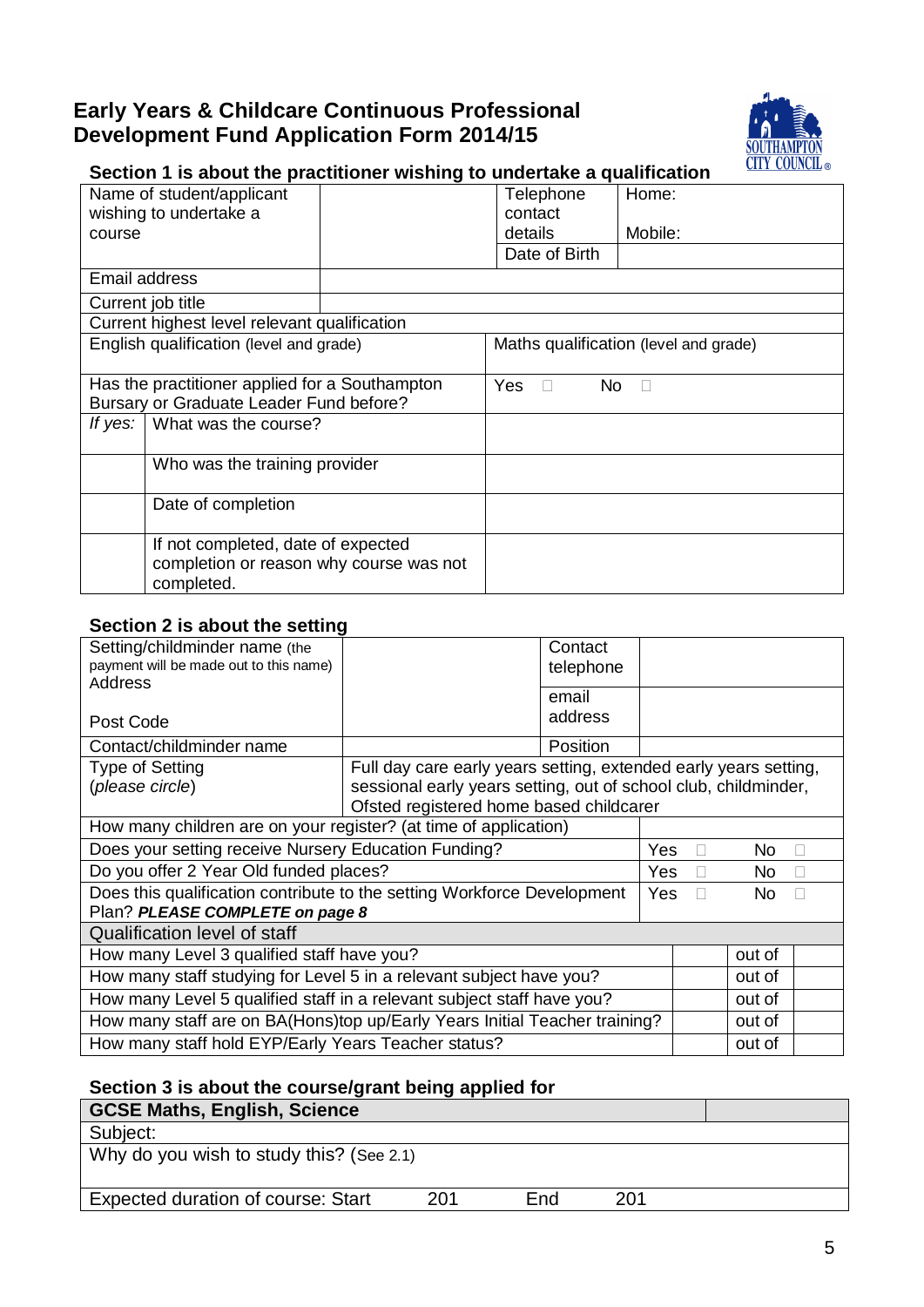| Level 2 and 3 courses: (2.2)                                                | <b>Please tick</b>          |        |                                                       |  |  |
|-----------------------------------------------------------------------------|-----------------------------|--------|-------------------------------------------------------|--|--|
| Level 3 Diploma for Children and Young People's Workforce (1 year course)   |                             |        |                                                       |  |  |
| Level 2/3 Diploma for Children and Young People's Workforce (2 year course) |                             |        |                                                       |  |  |
| Level 3 Playwork                                                            |                             |        |                                                       |  |  |
| Level 3 Early Years Educator                                                |                             |        |                                                       |  |  |
| Expected duration of course:<br><b>Start</b>                                | 201                         | End    | 201                                                   |  |  |
| Level 5 course - Foundation Degree (2.3)                                    |                             |        |                                                       |  |  |
| Which University/training provider will you be studying with?               |                             |        |                                                       |  |  |
| What is the title of the Foundation Degree you are studying?                |                             |        |                                                       |  |  |
| What is the expected length of your course? (please tick)                   |                             |        | 2 years $\Box$ 3 years $\Box$ 4 years $\Box$          |  |  |
| Which year of funding is this application for? (please tick)                |                             |        | $Yr 1 \square Yr 2 \square Yr 3 \square Yr 4 \square$ |  |  |
| Are you intending to become an Early Years Teacher?<br>Yes                  |                             |        | No<br>$\Box$                                          |  |  |
| <b>BA (Hons) Top Up</b>                                                     |                             |        |                                                       |  |  |
| Which University/training provider will you be studying<br>with?            |                             |        |                                                       |  |  |
| Are you intending to become an Early Years Teacher?                         | Yes<br>No.<br>$\Box$        | $\Box$ |                                                       |  |  |
| Do you have:                                                                |                             |        |                                                       |  |  |
| Maths GCSE Grade $A - C$ ?                                                  | <b>Yes</b><br>No.<br>$\Box$ | П      |                                                       |  |  |
| English GCSE Grade $A - C$ ?                                                | Yes<br>No.<br>$\Box$        | П      |                                                       |  |  |
| Science GCSE Grade A - C?                                                   | Yes                         | No.    | г                                                     |  |  |

#### **Section 4: To be completed by owner/manager/childminder**

Please explain how this meets the workforce development priorities in 3.0 of the Guidance

- 1a. **Applications for qualification support:** We agree to this practitioner undertaking this qualification and will ensure a designated practitioner supports the applicant and that suitable opportunities and experiences are provided for successful completion of the specified course.
- 2. **All applications:** We understand that we are responsible for supplying monitoring information, maintaining the Qualification Audit Tool and that the Local Authority may require reimbursement should the terms and conditions be breached.

|                                                                          | Date: |
|--------------------------------------------------------------------------|-------|
| Owner/manager/Chair's name (please print, not required for childminders) |       |
|                                                                          | Date: |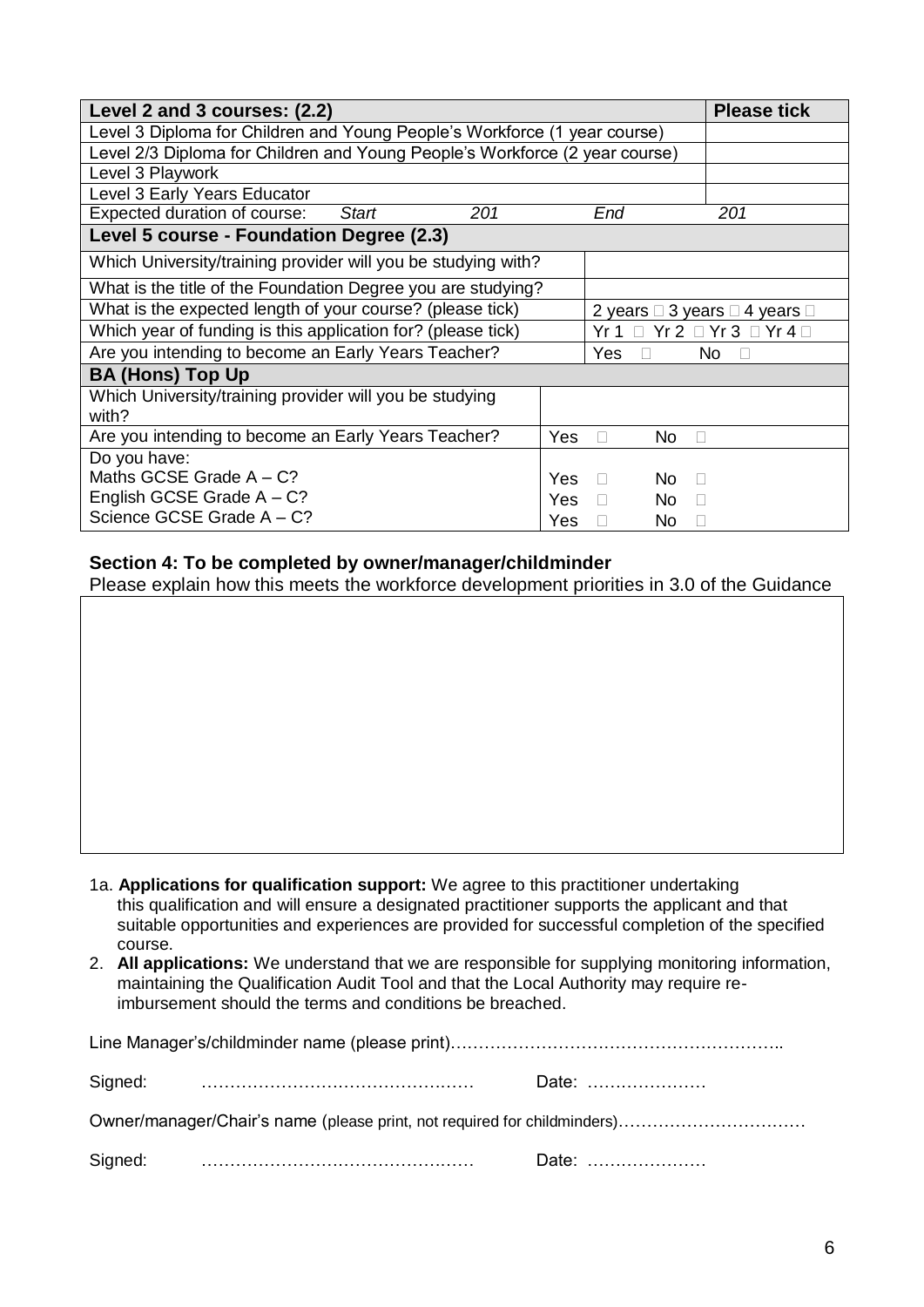### **Section 5 Verification by college/training provider/university**

| Please state the Name and address of<br>university/college/training provider:   |                              |                                                                                       |     |
|---------------------------------------------------------------------------------|------------------------------|---------------------------------------------------------------------------------------|-----|
| <b>Expected Course start</b><br>date:                                           |                              | <b>Full cost of course:</b><br>(including tuition, registration<br>and certification) | £   |
| Can course costs be<br>supported through other<br>funding, grants or<br>awards? | <b>Yes</b><br>N <sub>0</sub> | If Yes, how much will be covered<br>by other funding, grants or<br>awards?            | - £ |
| Is this student entitled to<br>any benefit reduction                            | Yes<br>No                    | If yes, how much is the benefit<br>reduction?                                         | - £ |
|                                                                                 |                              | <b>WHAT IS THE OUTSTANDING</b><br><b>BALANCE?</b>                                     | £   |

Name of University/College training provider representative:

Name (Please print) ………………………………………………………………………………………

Signature of above named person:…………………………………………….Date………………..

#### **For distance learning, please attach a copy of the letter confirming your place on the course and verifying the cost of course and any grant awarded.**

#### **Office Use only: Further action and notes**

| <b>Date</b> | ะ<br><b>Action</b> | <b>Officer in Inspire Team</b> |
|-------------|--------------------|--------------------------------|
|             |                    |                                |
|             |                    |                                |
|             |                    |                                |
|             |                    |                                |
|             |                    |                                |
|             |                    |                                |
|             |                    |                                |
|             |                    |                                |
|             | <b>AWARD:</b>      |                                |

| Application checked (Inspire officer)<br>Name | Endorsed approved (Inspire Manager)<br>Name |
|-----------------------------------------------|---------------------------------------------|
| Signature                                     |                                             |
| Date:                                         | Date:                                       |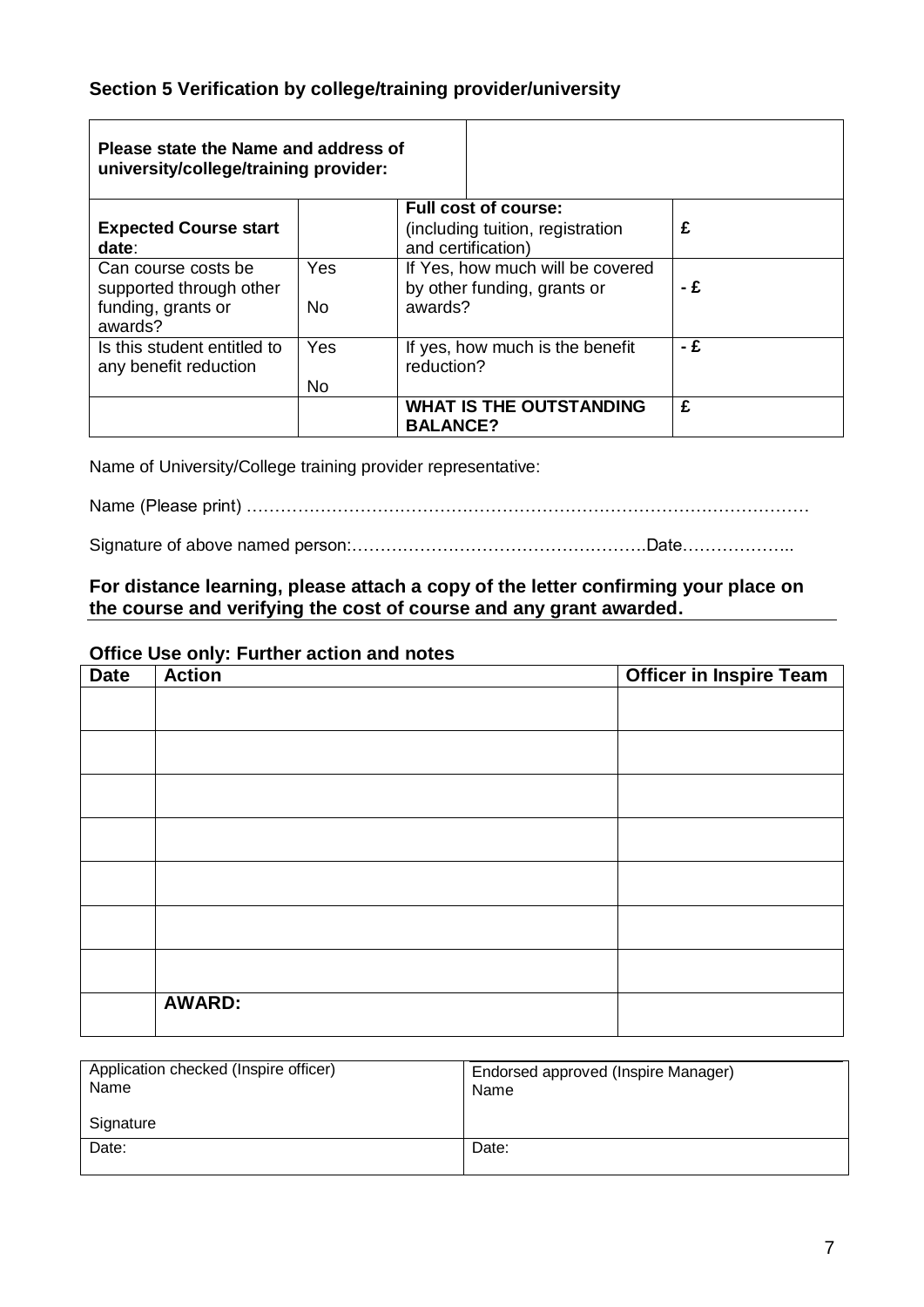## **Summary of Setting Workforce Development Plan 2014/15**

|                   |                                | <b>Qualifications</b>                            |                                       | Training required<br>First   Food   Othe |              |         |                              |
|-------------------|--------------------------------|--------------------------------------------------|---------------------------------------|------------------------------------------|--------------|---------|------------------------------|
| <b>Staff name</b> | <b>Role/</b><br>responsibility | <b>Current highest</b><br>level<br>qualification | <b>Qualification to</b><br>be studied | Safe-<br>guarding                        | First<br>Aid | Hygiene | Other training<br>identified |
|                   |                                |                                                  |                                       |                                          |              |         |                              |
|                   |                                |                                                  |                                       |                                          |              |         |                              |
|                   |                                |                                                  |                                       |                                          |              |         |                              |
|                   |                                |                                                  |                                       |                                          |              |         |                              |
|                   |                                |                                                  |                                       |                                          |              |         |                              |
|                   |                                |                                                  |                                       |                                          |              |         |                              |
|                   |                                |                                                  |                                       |                                          |              |         |                              |
|                   |                                |                                                  |                                       |                                          |              |         |                              |
|                   |                                |                                                  |                                       |                                          |              |         |                              |
|                   |                                |                                                  |                                       |                                          |              |         |                              |
|                   |                                |                                                  |                                       |                                          |              |         |                              |
|                   |                                |                                                  |                                       |                                          |              |         |                              |
|                   |                                |                                                  |                                       |                                          |              |         |                              |
|                   |                                |                                                  |                                       |                                          |              |         |                              |

| <b>Closure days</b> | <b>Training</b> |
|---------------------|-----------------|
|                     |                 |
|                     |                 |
|                     |                 |
|                     |                 |
|                     |                 |
|                     |                 |

Please continue on a separate sheet of paper if needed.